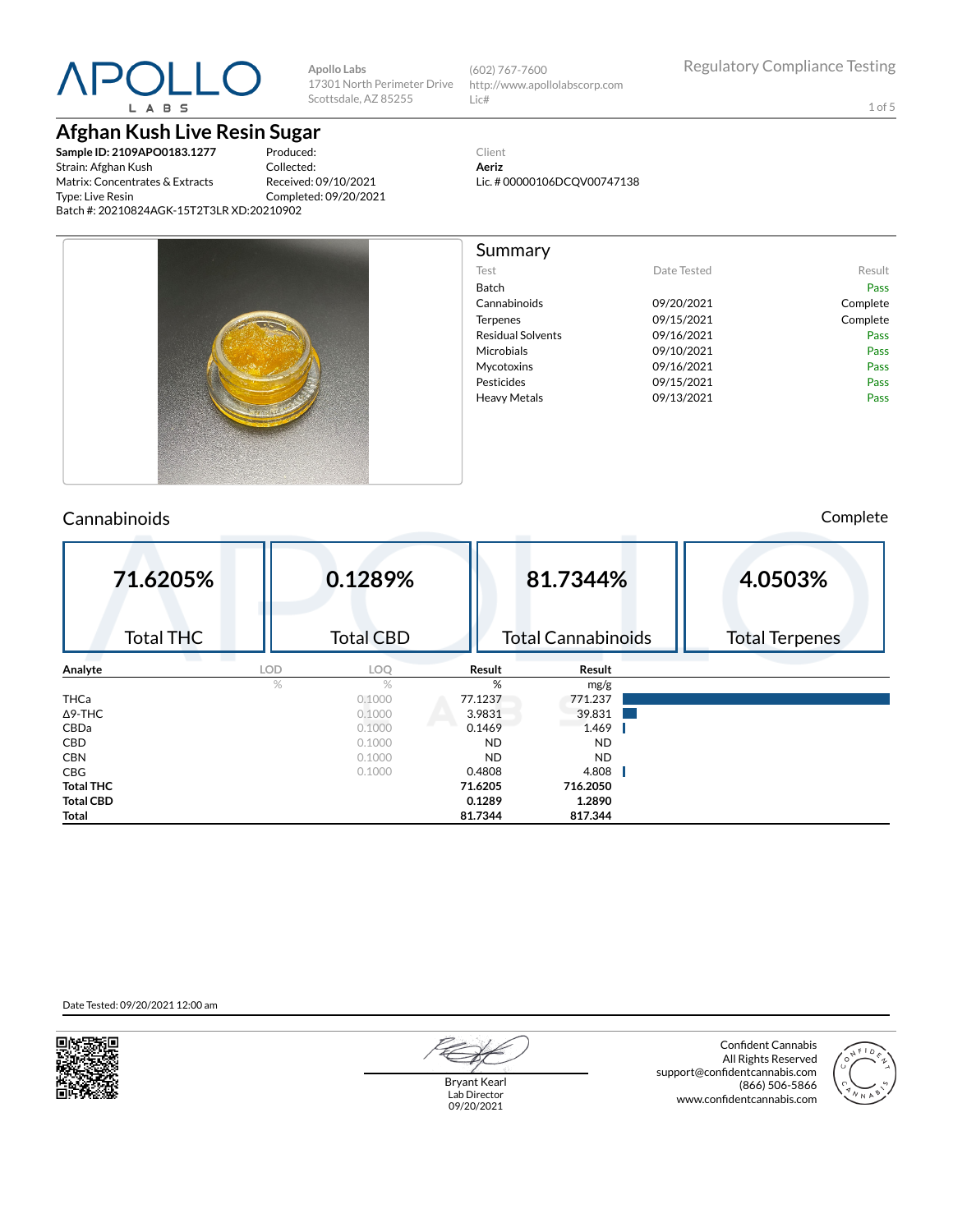**Afghan Kush Live Resin Sugar**

**Sample ID: 2109APO0183.1277** Strain: Afghan Kush Matrix: Concentrates & Extracts Type: Live Resin Batch #: 20210824AGK-15T2T3LR XD:20210902

Produced: Collected: Received: 09/10/2021 Completed: 09/20/2021

**Apollo Labs**

Scottsdale, AZ 85255

17301 North Perimeter Drive http://www.apollolabscorp.com Lic#

(602) 767-7600

#### Client **Aeriz** Lic. # 00000106DCQV00747138

| Pesticides          |            |        |              |               |                        |            |            |              | Pass          |
|---------------------|------------|--------|--------------|---------------|------------------------|------------|------------|--------------|---------------|
| Analyte             | <b>LOO</b> | Limit  | <b>Units</b> | <b>Status</b> | Analyte                | LOO        | Limit      | <b>Units</b> | <b>Status</b> |
|                     | <b>PPM</b> | PPM    | <b>PPM</b>   |               |                        | <b>PPM</b> | <b>PPM</b> | <b>PPM</b>   |               |
| Abamectin           | 0.2500     | 0.5000 | <b>ND</b>    | Pass          | Hexythiazox            | 0.5000     | 1.0000     | <b>ND</b>    | Pass          |
| Acephate            | 0.2000     | 0.4000 | <b>ND</b>    | Pass          | Imazalil               | 0.1000     | 0.2000     | <b>ND</b>    | Pass          |
| Acequinocyl         | 1.0000     | 2.0000 | <b>ND</b>    | Pass          | Imidacloprid           | 0.2000     | 0.4000     | <b>ND</b>    | Pass          |
| Acetamiprid         | 0.1000     | 0.2000 | <b>ND</b>    | Pass          | <b>Kresoxim Methyl</b> | 0.2000     | 0.4000     | <b>ND</b>    | Pass          |
| Aldicarb            | 0.2000     | 0.4000 | <b>ND</b>    | Pass          | Malathion              | 0.1000     | 0.2000     | <b>ND</b>    | Pass          |
| Azoxystrobin        | 0.1000     | 0.2000 | <b>ND</b>    | Pass          | Metalaxyl              | 0.1000     | 0.2000     | <b>ND</b>    | Pass          |
| <b>Bifenazate</b>   | 0.1000     | 0.2000 | <b>ND</b>    | Pass          | Methiocarb             | 0.1000     | 0.2000     | <b>ND</b>    | Pass          |
| <b>Bifenthrin</b>   | 0.1000     | 0.2000 | <b>ND</b>    | Pass          | Methomyl               | 0.2000     | 0.4000     | <b>ND</b>    | Pass          |
| <b>Boscalid</b>     | 0.2000     | 0.4000 | <b>ND</b>    | Pass          | Myclobutanil           | 0.1000     | 0.2000     | <b>ND</b>    | Pass          |
| Carbarvl            | 0.1000     | 0.2000 | <b>ND</b>    | Pass          | Naled                  | 0.2500     | 0.5000     | <b>ND</b>    | Pass          |
| Carbofuran          | 0.1000     | 0.2000 | <b>ND</b>    | Pass          | Oxamyl                 | 0.5000     | 1.0000     | <b>ND</b>    | Pass          |
| Chlorantraniliprole | 0.1000     | 0.2000 | <b>ND</b>    | Pass          | Paclobutrazol          | 0.2000     | 0.4000     | <b>ND</b>    | Pass          |
| Chlorfenapyr        | 0.5000     | 1.0000 | <b>ND</b>    | Pass          | Permethrins            | 0.1000     | 0.2000     | <b>ND</b>    | Pass          |
| Chlorpyrifos        | 0.1000     | 0.2000 | <b>ND</b>    | Pass          | Phosmet                | 0.1000     | 0.2000     | <b>ND</b>    | Pass          |
| Clofentezine        | 0.1000     | 0.2000 | <b>ND</b>    | Pass          | Piperonyl Butoxide     | 1.0000     | 2.0000     | <b>ND</b>    | Pass          |
| Cyfluthrin          | 0.5000     | 1.0000 | <b>ND</b>    | Pass          | Prallethrin            | 0.1000     | 0.2000     | <b>ND</b>    | Pass          |
| Cypermethrin        | 0.5000     | 1.0000 | <b>ND</b>    | Pass          | Propiconazole          | 0.2000     | 0.4000     | <b>ND</b>    | Pass          |
| Daminozide          | 0.5000     | 1.0000 | <b>ND</b>    | Pass          | Propoxur               | 0.1000     | 0.2000     | <b>ND</b>    | Pass          |
| Diazinon            | 0.1000     | 0.2000 | <b>ND</b>    | Pass          | Pyrethrins             | 0.5000     | 1.0000     | <b>ND</b>    | Pass          |
| <b>Dichlorvos</b>   | 0.0500     | 0.1000 | <b>ND</b>    | Pass          | Pyridaben              | 0.1000     | 0.2000     | <b>ND</b>    | Pass          |
| Dimethoate          | 0.1000     | 0.2000 | <b>ND</b>    | Pass          | Spinosad               | 0.1000     | 0.2000     | <b>ND</b>    | Pass          |
| Ethoprophos         | 0.1000     | 0.2000 | <b>ND</b>    | Pass          | Spiromesifen           | 0.1000     | 0.2000     | <b>ND</b>    | Pass          |
| Etofenprox          | 0.2000     | 0.4000 | <b>ND</b>    | Pass          | Spirotetramat          | 0.1000     | 0.2000     | <b>ND</b>    | Pass          |
| Etoxazole           | 0.1000     | 0.2000 | <b>ND</b>    | Pass          | Spiroxamine            | 0.2000     | 0.4000     | <b>ND</b>    | Pass          |
| Fenoxycarb          | 0.1000     | 0.2000 | <b>ND</b>    | Pass          | Tebuconazole           | 0.2000     | 0.4000     | <b>ND</b>    | Pass          |
| Fenpyroximate       | 0.2000     | 0.4000 | <b>ND</b>    | Pass          | Thiacloprid            | 0.1000     | 0.2000     | <b>ND</b>    | Pass          |
| Fipronil            | 0.2000     | 0.4000 | <b>ND</b>    | Pass          | Thiamethoxam           | 0.1000     | 0.2000     | <b>ND</b>    | Pass          |
| Flonicamid          | 0.5000     | 1.0000 | <b>ND</b>    | Pass          | Trifloxystrobin        | 0.1000     | 0.2000     | <b>ND</b>    | Pass          |
| Fludioxonil         | 0.2000     | 0.4000 | <b>ND</b>    | Pass          |                        |            |            |              |               |

### **Herbicides**

| Analyte       | LOC              | Limit              | Units     | <b>Status</b> |
|---------------|------------------|--------------------|-----------|---------------|
|               | <b>DDI</b><br>TV | <b>DDN</b><br>ʻivi | PPN.      |               |
| Pendimethalin | U.UJUU           | $\cap$<br>.UUU     | <b>ND</b> | Pass          |

#### Date Tested: 09/15/2021 12:00 am

Bryant Kearl Lab Director 09/20/2021

Confident Cannabis All Rights Reserved support@confidentcannabis.com (866) 506-5866 www.confidentcannabis.com



2 of 5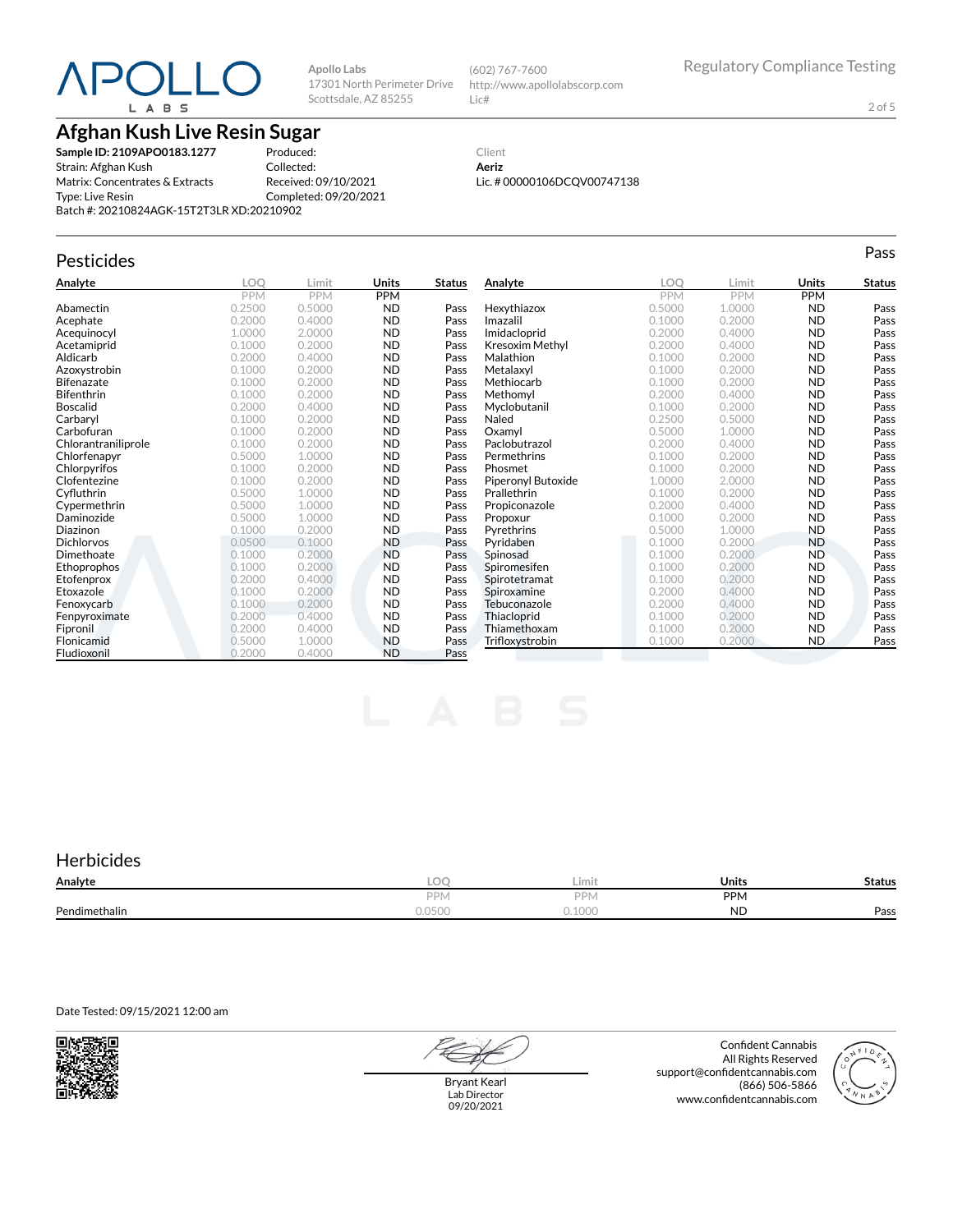**Afghan Kush Live Resin Sugar**

**Sample ID: 2109APO0183.1277** Strain: Afghan Kush Matrix: Concentrates & Extracts Type: Live Resin Batch #: 20210824AGK-15T2T3LR XD:20210902

Produced: Collected: Received: 09/10/2021 Completed: 09/20/2021

**Apollo Labs**

Scottsdale, AZ 85255

#### Client **Aeriz** Lic. # 00000106DCQV00747138

(602) 767-7600

17301 North Perimeter Drive http://www.apollolabscorp.com

Lic#

Microbials Pass

| Analyte                       | Limit              | Result             | <b>Status</b> |
|-------------------------------|--------------------|--------------------|---------------|
|                               | CFU/g              | CFU/g              |               |
| Aspergillus flavus            | Not Detected in 1g | Not Detected in 1g | Pass          |
| Aspergillus fumigatus         | Not Detected in 1g | Not Detected in 1g | Pass          |
| Aspergillus niger             | Not Detected in 1g | Not Detected in 1g | Pass          |
| Aspergillus terreus           | Not Detected in 1g | Not Detected in 1g | Pass          |
| Shiga toxin-producing E. Coli | Not Detected in 1g | Not Detected in 1g | Pass          |
| Salmonella SPP                | Not Detected in 1g | Not Detected in 1g | Pass          |

#### Date Tested: 09/10/2021 12:00 am

### Mycotoxins **Pass**

| Analyte                 | LOD   | LOO        | Limit      | <b>Units</b> | <b>Status</b> |
|-------------------------|-------|------------|------------|--------------|---------------|
|                         | µg/kg | $\mu$ g/kg | $\mu$ g/kg | µg/kg        |               |
| <b>B1</b>               |       | 10         | 20         | <b>ND</b>    | Pass          |
| B <sub>2</sub>          |       | 10         | 20         | <b>ND</b>    | Pass          |
| G <sub>1</sub>          |       | 10         | 20         | <b>ND</b>    | Pass          |
| G <sub>2</sub>          |       | 10         | 20         | <b>ND</b>    | Pass          |
| <b>Total Aflatoxins</b> |       | 10         | ΖU         | <b>ND</b>    | Pass          |
| Ochratoxin A            |       | 10         | 20         | <b>ND</b>    | Pass          |

#### Date Tested: 09/16/2021 12:00 am

| <b>Heavy Metals</b> |            |            |           |           | Pass          |
|---------------------|------------|------------|-----------|-----------|---------------|
| Analyte             | <b>LOD</b> | <b>LOO</b> | Limit     | Units     | <b>Status</b> |
|                     | $\mu$ g/g  | $\mu$ g/g  | $\mu$ g/g | $\mu$ g/g |               |
| Arsenic             | 0.066      | 0.133      | 0.4       | <b>ND</b> | Pass          |
| Cadmium             | 0.066      | 0.133      | 0.4       | <b>ND</b> | Pass          |
| Lead                | 0.166      | 0.333      |           | <b>ND</b> | Pass          |
| Mercury             | 0.2        | U.4        | 1.2       | <b>ND</b> | Pass          |

#### Date Tested: 09/13/2021 07:00 am



Bryant Kearl Lab Director 09/20/2021

Confident Cannabis All Rights Reserved support@confidentcannabis.com (866) 506-5866 www.confidentcannabis.com



3 of 5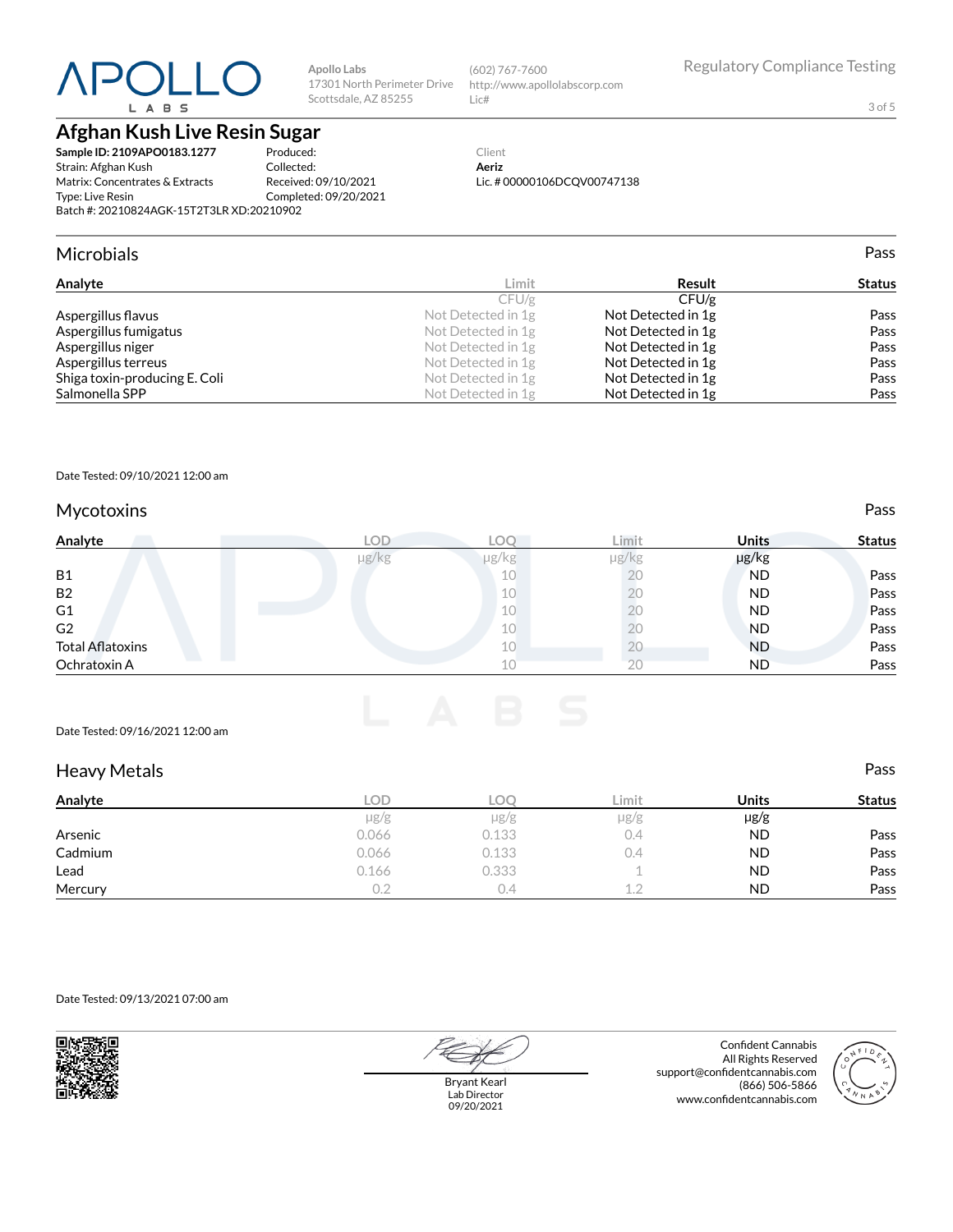**Apollo Labs** 17301 North Perimeter Drive Scottsdale, AZ 85255

(602) 767-7600 http://www.apollolabscorp.com Lic#

4 of 5

## **Afghan Kush Live Resin Sugar**

**Sample ID: 2109APO0183.1277** Strain: Afghan Kush Matrix: Concentrates & Extracts Type: Live Resin Batch #: 20210824AGK-15T2T3LR XD:20210902

Produced: Collected: Received: 09/10/2021 Completed: 09/20/2021

#### Client **Aeriz** Lic. # 00000106DCQV00747138

## Residual Solvents

| $\mu$ g/g |             |                | <b>Mass</b> | <b>Status</b> |
|-----------|-------------|----------------|-------------|---------------|
|           | $\mu$ g/g   | $\mu$ g/g      | $\mu$ g/g   | Pass          |
| 190.5     | 381         | 1000           | ND.         | Pass          |
| 77        | 154         | 410            | <b>ND</b>   | Pass          |
| 0.5       | $\mathbf 1$ | $\overline{2}$ | <b>ND</b>   | Pass          |
|           | 1914        | 5000           | ND.         | Pass          |
| 12        | 24          | 60             | <b>ND</b>   | Pass          |
| 115.5     | 231         | 600            | <b>ND</b>   | Pass          |
| 955       | 1910        | 5000           | ND.         | Pass          |
| 953.5     | 1907        | 5000           | ND.         | Pass          |
| 950.5     | 1901        | 5000           | <b>ND</b>   | Pass          |
| 946       | 1892        | 5000           | <b>ND</b>   | Pass          |
|           | 115         | 290            | ND.         | Pass          |
| 957.5     | 1915        | 5000           | ND.         | Pass          |
| 954       | 1908        | 5000           | ND.         | Pass          |
| 570.5     | 1141        | 3000           | ND.         | Pass          |
|           | 1923        | 5000           | ND.         | Pass          |
| 953.5     | 1907        | 5000           | <b>ND</b>   | Pass          |
| 171.5     | 343         | 890            | ND.         | Pass          |
|           | 841         | 2170           | ND.         | Pass          |
|           |             |                |             |               |

Date Tested: 09/16/2021 12:00 am



Bryant Kearl Lab Director 09/20/2021

Confident Cannabis All Rights Reserved support@confidentcannabis.com (866) 506-5866 www.confidentcannabis.com